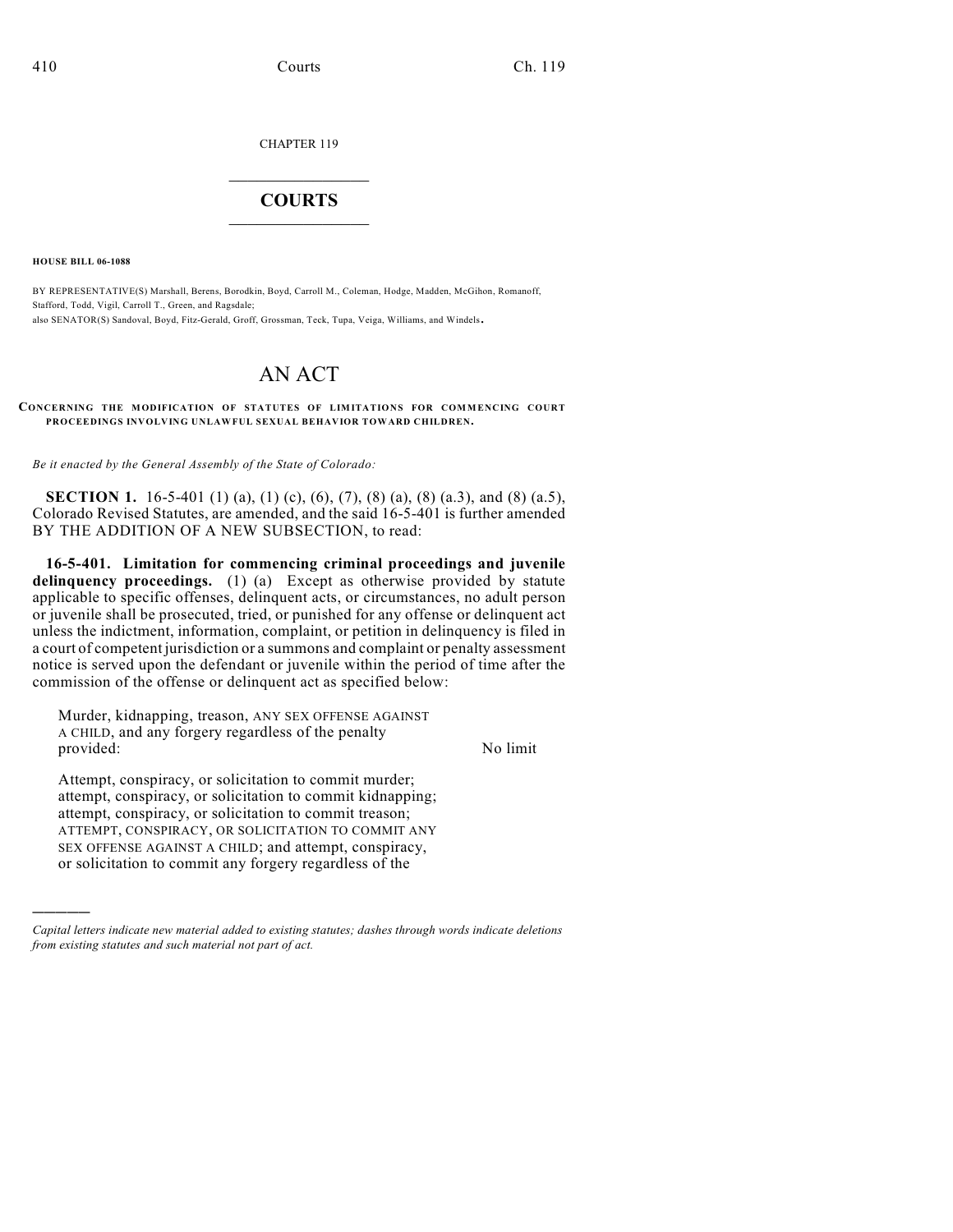| penalty provided:                           | No limit        |
|---------------------------------------------|-----------------|
| Other felonies:                             | Three years     |
| Misdemeanors:                               | Eighteen months |
| Class 1 and 2 misdemeanor traffic offenses: | One year        |
| Petty offenses:                             | Six months      |

(c) For purposes of this section:

(I) "Delinquent act" has the same meaning as defined in section 19-1-103 (36), C.R.S.

(II) "Juvenile" means a child as defined in section 19-1-103 (18), C.R.S.

(III) "Petition in delinquency" means any petition filed by a district attorney pursuant to section 19-2-512, C.R.S.

(IV) "SEX OFFENSE AGAINST A CHILD" MEANS ANY "UNLAWFUL SEXUAL OFFENSE", AS DEFINED IN SECTION 18-3-411 (1), C.R.S., THAT IS A FELONY.

(1.5) (a) EXCEPT AS OTHERWISE PROVIDED IN PARAGRAPH (b) OF THIS SUBSECTION (1.5), THE PROVISIONS OF PARAGRAPH (a) OF SUBSECTION (1) OF THIS SECTION CONCERNING SEX OFFENSES AGAINST CHILDREN SHALL APPLY TO OFFENSES AND DELINQUENT ACTS COMMITTED ON OR AFTER JULY 1, 1996.

(b) THE PROVISIONS OF PARAGRAPH (a) OF SUBSECTION (1) OF THIS SECTION CONCERNING SEX OFFENSES AGAINST CHILDREN SHALL APPLY TO AN OFFENSE OR DELINQUENT ACT COMMITTED BEFORE JULY 1, 1996, IF THE APPLICABLE STATUTE OF LIMITATIONS, AS IT EXISTED PRIOR TO JULY 1, 2006, HAS NOT YET RUN ON JULY 1, 2006.

(c) IT IS THE INTENT OF THE GENERAL ASSEMBLY IN ENACTING THE PROVISIONS OF PARAGRAPH (a) OF SUBSECTION (1) OF THIS SECTION CONCERNING SEX OFFENSES AGAINST CHILDREN TO APPLY AN UNLIMITED STATUTE OF LIMITATIONS TO SEX OFFENSES AGAINST CHILDREN COMMITTED ON OR AFTER JULY 1, 1996, AND TO SEX OFFENSES AGAINST CHILDREN COMMITTED BEFORE JULY 1, 1996, FOR WHICH THE APPLICABLE STATUTE OF LIMITATIONS IN EFFECT PRIOR TO JULY 1, 2006, HAS NOT YET RUN ON JULY 1, 2006.

(6) EXCEPT AS OTHERWISE PROVIDED IN PARAGRAPH (a) OF SUBSECTION (1) OF THIS SECTION PERTAINING TO SEX OFFENSES AGAINST CHILDREN, the period of time during which an adult person or juvenile may be prosecuted shall be extended for an additional seven years as to any offense or delinquent act charged under section 18-3-402 OR 18-6-403, C.R.S., or section 18-3-403, C.R.S., as it existed prior to July 1, 2000, when the victim at the time of the commission of the act is a child under fifteen years of age, or under section 18-3-405, 18-3-405.3, 18-6-302, 18-6-402, 18-6-403, 18-6-404, 18-7-402, 18-7-403, 18-7-403.5, 18-7-404, 18-7-405, 18-7-405.5, or 18-7-406, C.R.S., or charged as criminal attempt, conspiracy, or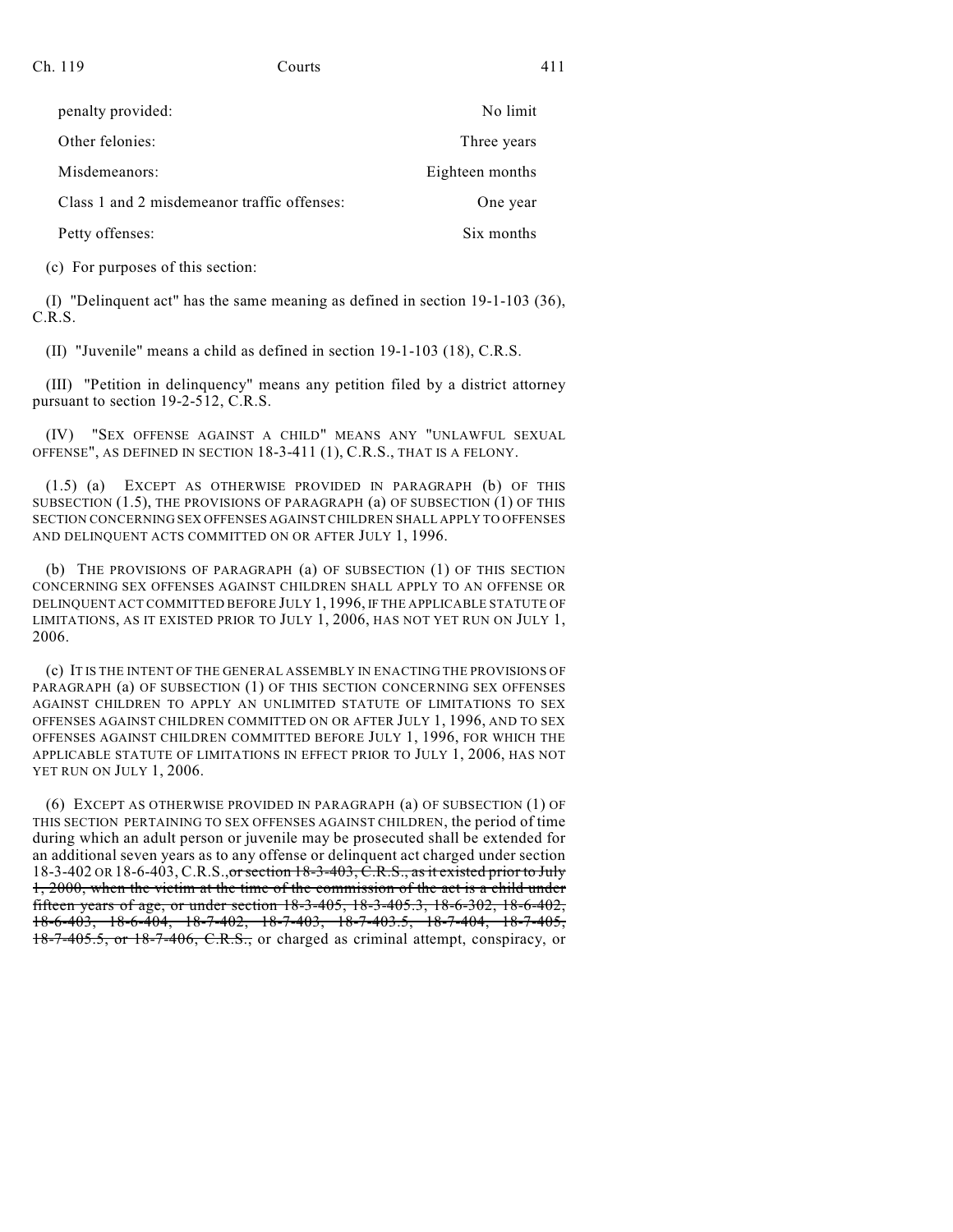solicitation to commit any of the acts specified in any of said sections.

(7) When the victim at the time of the commission of the offense or delinquent act is a child under fifteen years of age, the period of time during which an adult person or juvenile may be prosecuted shall be extended for an additional seven years as to a felony charged under section 18-3-404, C.R.S., or criminal attempt, conspiracy, or solicitation to commit such a felony, and such period shall be extended for an additional three years and six months as to a misdemeanor charged under section 18-3-404, C.R.S., or criminal attempt, conspiracy, or solicitation to commit such a misdemeanor.

(8) (a) Notwithstanding the provisions of EXCEPT AS OTHERWISE PROVIDED IN paragraph (a) of subsection (1) of this section PERTAINING TO SEX OFFENSES AGAINST CHILDREN and except as otherwise provided in paragraphs (a.3) and (a.5) of this subsection (8), the period of time during which an adult person or juvenile may be prosecuted shall be ten years after the commission of the offense or delinquent act as to any offense or delinquent act:

(I) Charged under section  $18-3-402$ , C.R.S., SECTION  $18-3-403$ , C.R.S., as it SAID SECTION existed prior to July 1, 2000, OR SECTION 18-6-403, C.R.S.;  $+8-3-405$ , 18-3-405.3, 18-6-302, 18-6-402, 18-6-403, 18-6-404, 18-7-402, 18-7-403, 18-7-403.5, 18-7-404, 18-7-405, 18-7-405.5, or 18-7-406, C.R.S.;

(II) Charged as a felony under section 18-3-404, C.R.S.; or

(III) Charged as criminal attempt, conspiracy, or solicitation to commit any of the offenses specified in subparagraphs (I) and (II) of this paragraph (a).

(a.3) EXCEPT AS OTHERWISE PROVIDED IN PARAGRAPH (a) OF SUBSECTION (1) OF THIS SECTION CONCERNING SEX OFFENSES AGAINST CHILDREN, if the victim at the time of the commission of an offense or delinquent act is a child under eighteen years of age, the period of time during which an adult person or juvenile may be prosecuted shall be ten years after such victim reaches the age of eighteen years as to any offense or delinquent act:

(I) Charged as a felony under section 18-3-402, C.R.S., SECTION 18-3-403, C.R.S., as it SAID SECTION existed prior to July 1, 2000, OR SECTION 18-3-404, C.R.S.; 18-3-405, 18-3-405.3, 18-3-405.5, 18-6-301, 18-6-302, 18-6-402, 18-6-403, 18-6-404, 18-7-402, 18-7-403, 18-7-403.5, 18-7-404, 18-7-405, 18-7-405.5, or  $18-7-406, C.R.S.;$  or

(II) Charged as criminal attempt, conspiracy, or solicitation to commit any of the offenses specified in subparagraph (I) of this paragraph (a.3).

(a.5) EXCEPT AS OTHERWISE PROVIDED IN PARAGRAPH (a) OF SUBSECTION (1) OF THIS SECTION CONCERNING SEX OFFENSES AGAINST CHILDREN, in any case in which the identity of the defendant is determined, in whole or in part, by patterned chemical structure of genetic information, and in which the offense has been reported to a law enforcement agency, as defined in section  $26-1-114$  (3) (a) (III) (B), C.R.S., within ten years after the commission of the offense, there shall be no limit on the period of time during which a person may be prosecuted after the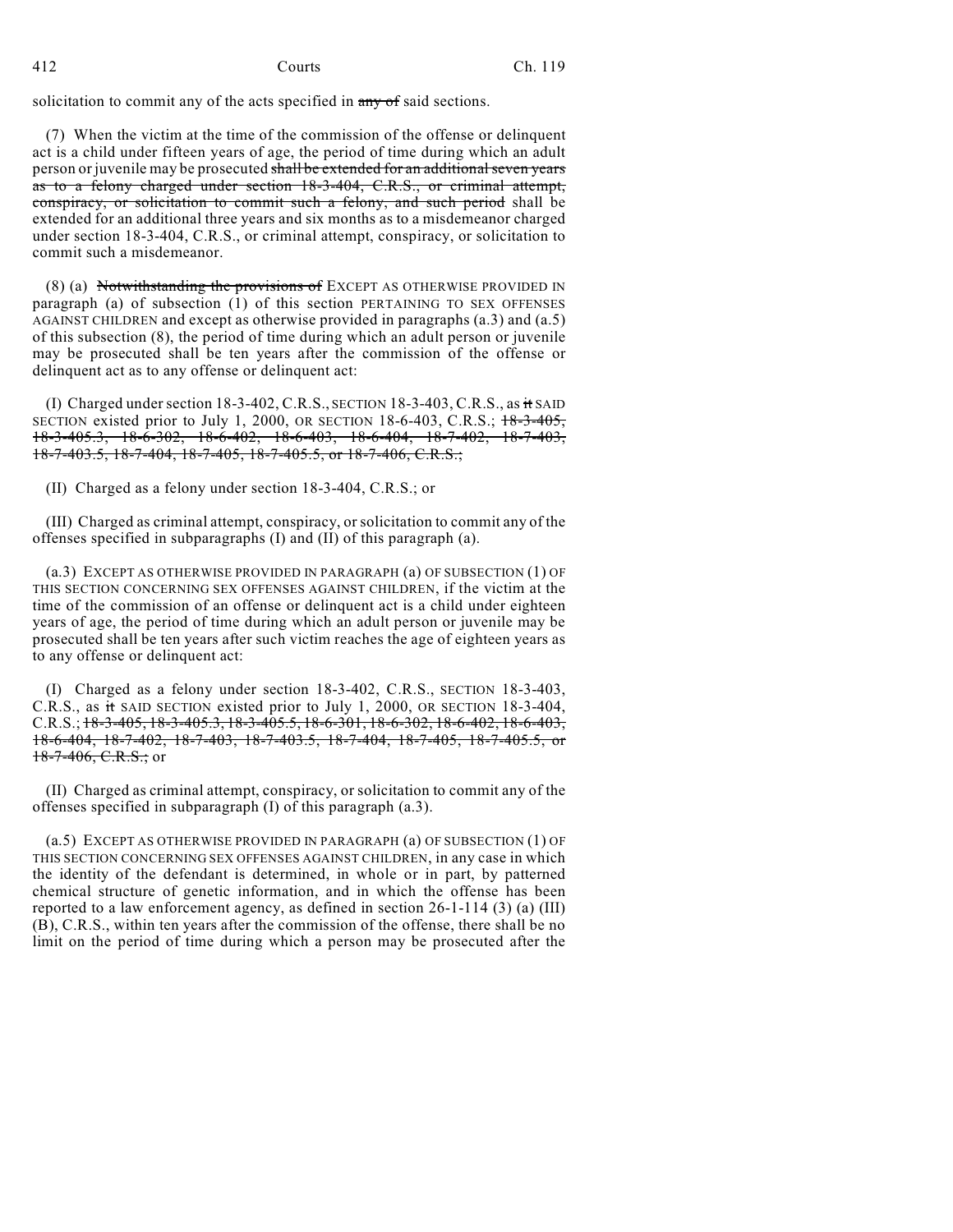Ch. 119 Courts 413

commission of the offense as to any offense charged:

(I) Under section 18-3-402, C.R.S., OR SECTION 18-3-403, C.R.S., as it SAID SECTION existed prior to July 1, 2000; 18-3-405, 18-3-405.3, or 18-6-302, C.R.S.; or

(II) As criminal attempt, conspiracy, or solicitation to commit any of the offenses specified in subparagraph (I) of this paragraph (a.5).

**SECTION 2.** 18-3-405 (2) (d), Colorado Revised Statutes, is amended to read:

**18-3-405. Sexual assault on a child.** (2) Sexual assault on a child is a class 4 felony, but it is a class 3 felony if:

(d) The actor commits the offense as a part of a pattern of sexual abuse as described in subsection (1) of this section. No specific date or time must be alleged for the pattern of sexual abuse; except that the acts constituting the pattern of sexual abuse, must have been committed within ten years, WHETHER CHARGED IN THE INFORMATION OR INDICTMENT OR COMMITTED prior to or at any time after the offense charged in the information or indictment, SHALL BE SUBJECT TO THE PROVISIONS OF SECTION 16-5-401 (1) (a), C.R.S., CONCERNING SEX OFFENSES AGAINST CHILDREN. The offense charged in the information or indictment shall constitute one of the incidents of sexual contact involving a child necessary to form a pattern of sexual abuse as defined in section 18-3-401 (2.5).

**SECTION 3.** 18-3-405.3 (2) (b), Colorado Revised Statutes, is amended to read:

**18-3-405.3. Sexual assault on a child by one in a position of trust.** (2) Sexual assault on a child by one in a position of trust is a class 3 felony if:

(b) The actor commits the offense as a part of a pattern of sexual abuse as described in subsection (1) of this section. No specific date or time need be alleged for the pattern of sexual abuse; except that the acts constituting the pattern of sexual abuse must have been committed within ten years, WHETHER CHARGED IN THE INFORMATION OR INDICTMENT OR COMMITTED prior to or at any time after the offense charged in the information or indictment, SHALL BE SUBJECT TO THE PROVISIONS OF SECTION 16-5-401 (1) (a), C.R.S., CONCERNING SEX OFFENSES AGAINST CHILDREN. The offense charged in the information or indictment shall constitute one of the incidents of sexual contact involving a child necessary to form a pattern of sexual abuse as defined in section 18-3-401 (2.5).

**SECTION 4.** 18-3-411 (2), Colorado Revised Statutes, is amended to read:

**18-3-411. Sex offenses against children - unlawful sexual offense defined limitation for commencing proceedings - evidence - statutory privilege.** (2)  $(a)$  No person shall be prosecuted, tried, or punished for an unlawful sexual offense other than the misdemeanor offenses specified in sections 18-3-402 and 18-3-404, unless the indictment, information, complaint, or action for the same is found or instituted within ten years after commission of the offense. No person shall be prosecuted, tried, or punished for a misdemeanor offense specified in section 18-3-402 or 18-3-404, unless the indictment, information, complaint, or